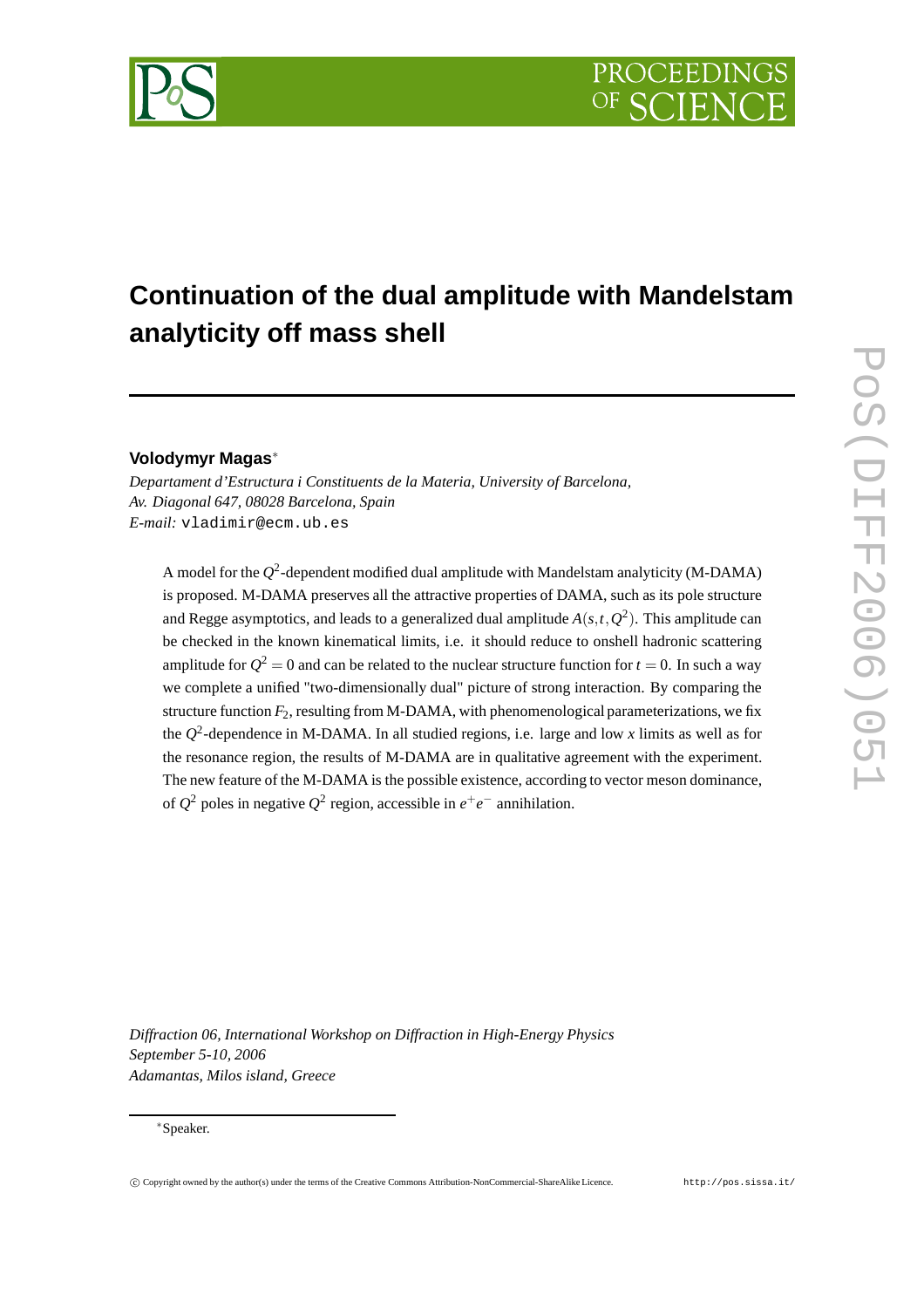Our aim in this work is a construction of an explicit dual model combining direct channel resonances, Regge behaviour typical for hadrons and scaling behaviour typical for the partonic picture. Such a model would produce a generalized  $Q^2$ -dependent dual amplitude  $A(s,t,Q^2)$ . This amplitude, a function of three variables, should have correct known limits, i.e. it should reduce to the on shell hadronic scattering amplitude on mass shell, and to the nuclear structure function (SF) when  $t = 0$ . In such a way we could complete a unified "two-dimensionally dual" picture of strong interaction [1, 2, 3, 4, 5]:



About thirty years ago Bloom and Gilman [7] observed that the prominent resonances in inelastic  $e^-p$  scattering do not disappear with increasing photon virtuality  $Q^2$ , but fall at roughly the same rate as background. Furthermore, the smooth scaling limit proved to be an accurate average over resonance bumps seen at lower  $Q^2$  and *s*, this is so called Bloom-Gilman or hadron-parton duality. Since the discovery, the hadron-parton duality was studied in a number of papers [8] and the new supporting data has come from the recent experiments [9, 10].

First attempts to combine resonance (Regge) behaviour with Bjorken scaling were made [11, 12, 13] at low energies (large *x*), with the emphasis on the right choice of the  $Q^2$ -dependence, such as to satisfy the required behaviour of form factors, vector meson dominance (the validity (or failure) of the (generalized) vector meson dominance is still disputable) with the requirement of Bjorken scaling. Similar attempts in the high-energy (low *x*) region became popular recently stimulated by the HERA data [14, 15, 16].

A consistent treatment of the problem requires the account for the spin dependence, which we ignore in this paper for the sake of simplicity. Our goal is rather to check qualitatively the proposed new way of constructing the "two-dimensionally dual" amplitude.

In Refs. [5] a modified definition of dual model with Mandelstam analyticity (M-DAMA) with  $Q<sup>2</sup>$ -dependence was proposed. M-DAMA preserves all the attractive features of DAMA, such as pole decompositions in *s* and *t*, Regge asymptotics etc., yet it gains the  $Q^2$ -dependent form factors, correct large and low *x* behaviour for  $t = 0$  etc. The M-DAMA integral reads [5]:

$$
D(s,t,Q^2) = \int_0^1 dz \left(\frac{z}{g}\right)^{-\alpha_s(s')-\beta(Q^{2''})-1} \left(\frac{1-z}{g}\right)^{-\alpha_t(t'')-\beta(Q^{2'})-1},\tag{1}
$$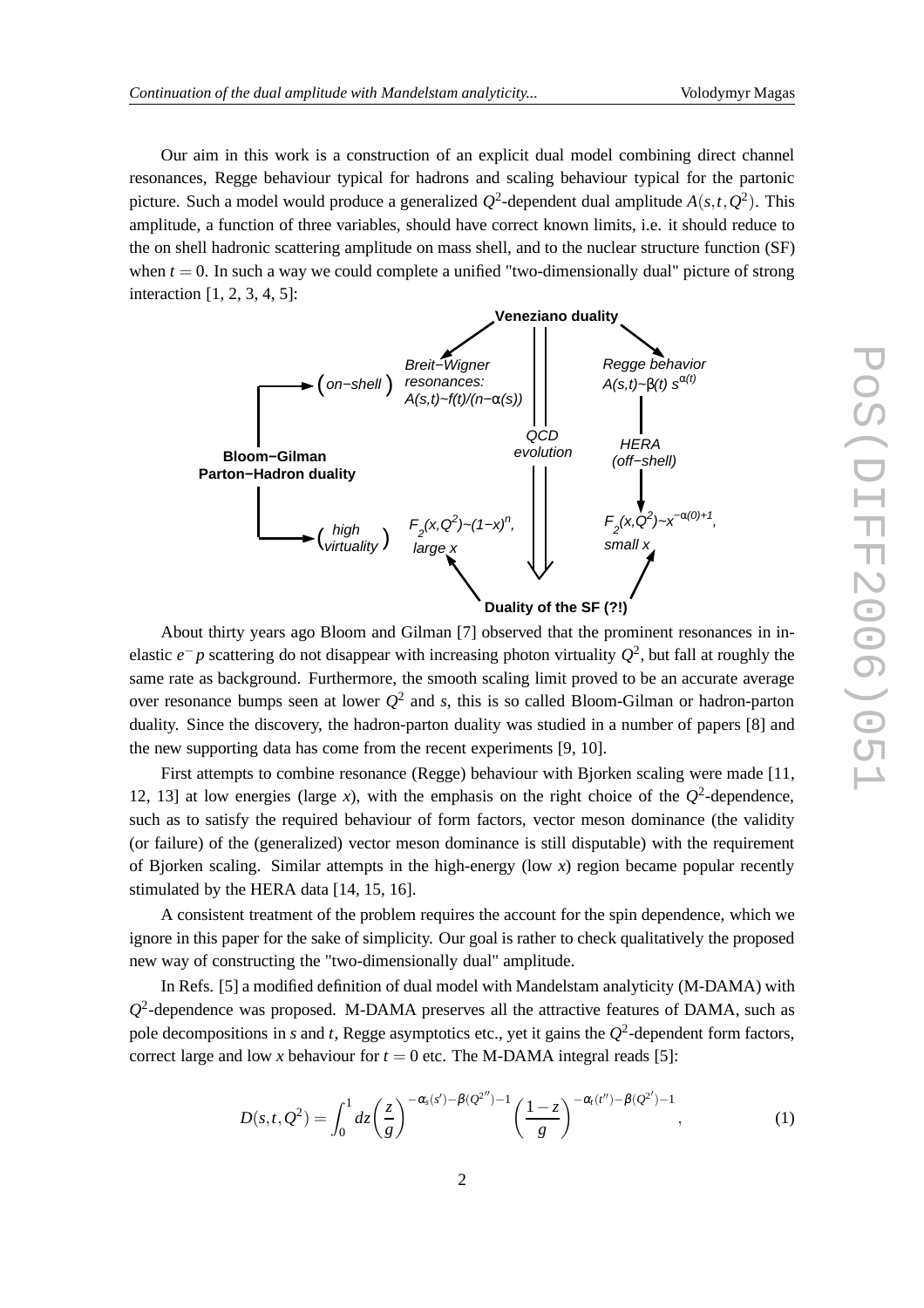where  $a' = a(1-z)$ ,  $a'' = az$ , and *g* is a free parameter,  $g > 1$ , and  $\alpha_s(s)$  and  $\alpha_t(t)$  stand for the Regge trajectories in the *s*- and *t*-channels. The  $\beta(Q^2)$  is a smooth dimensionless function of  $Q^2$ , which will be specified later on from studying different regimes of the above integral.

The on mass shell limit,  $Q^2 = 0$ , leads to the shift of the *s*- and *t*-channel trajectories by a constant factor  $\beta(0)$  (to be determined later), which can be simply absorbed by the trajectories and, thus, M-DAMA reduces to DAMA. In the general case of the virtual particle with mass *M* we have to replace  $Q^2$  by  $(Q^2 + M^2)$  in the M-DAMA integral.

Now all the machinery developed for the DAMA model (see for example [17]) can be applied to the M-DAMA integral. Below we shall report briefly only some of its properties, relevant for the further discussion.

The dual amplitude  $D(s,t,Q^2)$  is defined by the integral (1) in the domain  $\Re e$  ( $\alpha_s(s')$  +  $\beta(Q^{2''})$ ) < 0 and  $\Re e$  ( $\alpha_t(t'') + \beta(Q^{2'})$ ) < 0. For monotonically decreasing function  $\Re e$   $\beta(Q^2)$ (or non-monotonic function with maximum at  $Q^2 = 0$ ) and for increasing or constant real parts of the trajectories these equations, applied for  $0 \le z \le 1$ , mean  $\Re e (\alpha_s(s) + \beta(0)) \le 0$  and  $\Re e (\alpha_t(t) +$  $\beta(0))$  < 0. To enable us to study the properties of M-DAMA in the domains  $\Re e$   $(\alpha_s(s') + \beta(Q^{2''})) \ge$ 0 and  $\Re e$   $(\alpha_t(t'') + \beta(Q^{2'})) \ge 0$ , which are of the main interest, we have to make an analytical continuation of M-DAMA. This leads to the appearance of two moving poles

$$
\alpha_s(s(1-z_n)) + \beta(Q^2 z_n) = n
$$
 and  $\alpha_t(t z_m) + \beta(Q^2(1-z_m)) = m$ ,  $n, m = 0, 1, 2...$  (2)

The singularities of the dual amplitude are generated by pinches which occur in the collisions of the above mentioned moving and fixed singularities of the integrand  $z = 0.1$  [17].

It was shown in Refs. [5], that in this way for the *s* poles (and similarly for *t* poles) we obtain the following expression for the pole term:

$$
D_{s_n}(s,t,Q^2) = g^{n+1} \sum_{l=0}^n \frac{[\beta'(0)Q^2 - s\alpha'_s(s)]^l C_{n-l}(t,Q^2)}{[n-\alpha_s(s)-\beta(0)]^{l+1}},
$$
\n(3)

where

$$
C_l(t,Q^2) = \frac{1}{l!} \frac{d^l}{dz^l} \left[ \left( \frac{1-z}{g} \right)^{-\alpha_l(tz) - \beta(Q^2(1-z))-1} \right]_{z=0}.
$$
 (4)

The modifications with respect to DAMA [17] are the shift of the trajectory  $\alpha_s(s)$  by the factor of  $\beta(0)$ ; and the coefficients  $C_l$  are now  $Q^2$ -dependent and can be associated with the form factors.

The new thing here is a possibility of having  $Q^2$  poles, defined by

$$
\alpha_s(0) + \beta(Q_n^2) = n, \quad \alpha_t(0) + \beta(Q_m^2) = m. \tag{5}
$$

In this sense we can think about  $\beta(Q^2)$  as of a kind of trajectory. As we will see later with a proper choice of  $\beta(Q^2)$  we can avoid unphysical poles in positive  $Q^2$  region.

Below, for the first time, the calculations for the  $Q^2$ -pole terms for the last case in eqs. (5) are presented.

The point  $z_m$  is a solution of the second equation in system (2) and for the pole condition,  $z_m \rightarrow 0$ , it gives

$$
\alpha_t(0) - t \alpha'_t(0) z_m + \beta(Q^2) - \beta'(Q^2) Q^2 z_m = m \quad \Rightarrow \quad z_m = \frac{m - \alpha_t(0) - \beta(Q^2)}{t \alpha'_t(0) - Q^2 \beta'(Q^2)}.
$$
 (6)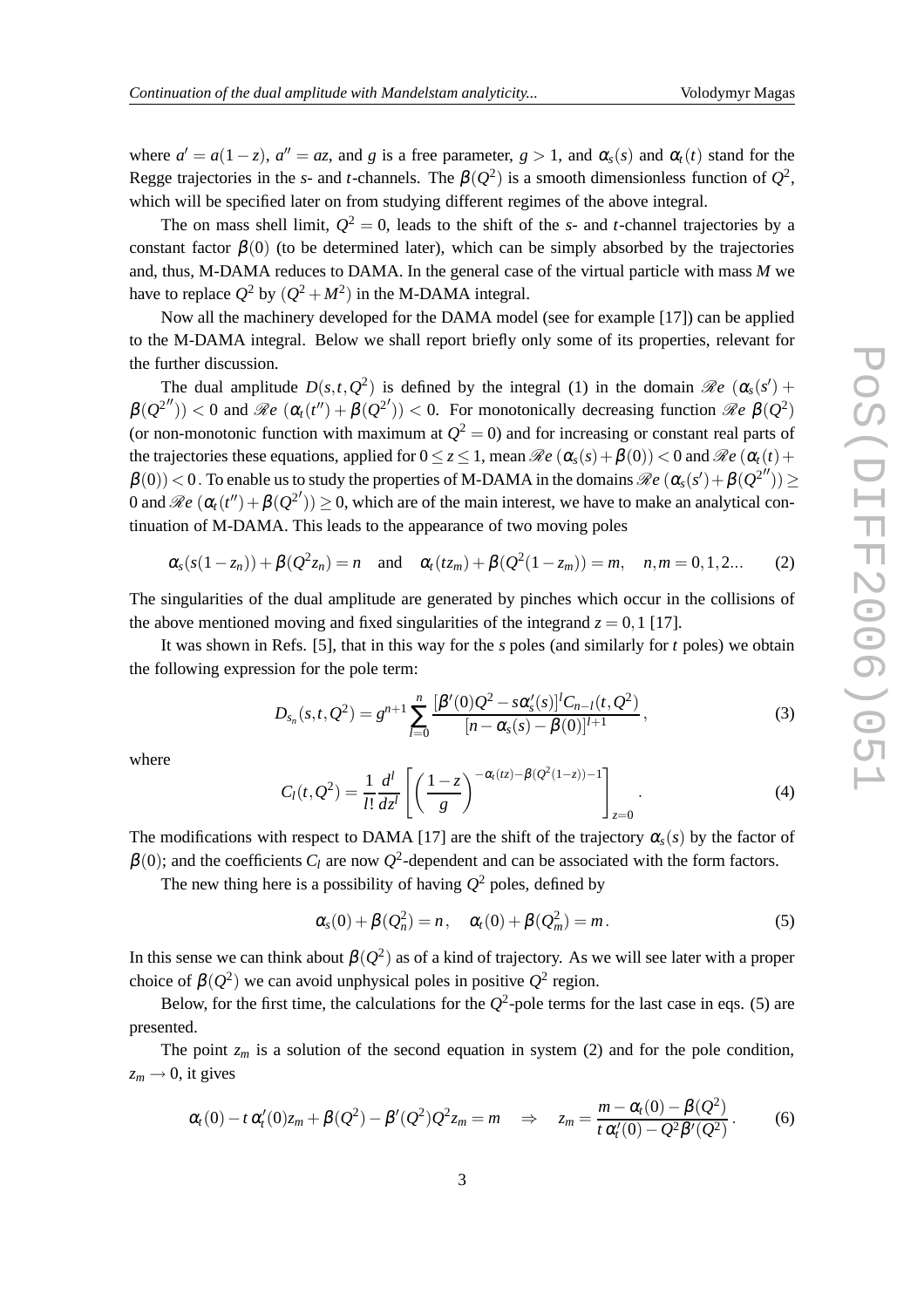Then residue at the pole  $z_m$  is equal to:

$$
2\pi i Res_{z_m} = \frac{1}{t \alpha'_t(0) - Q^2 \beta'(Q^2)} \left(\frac{z_m}{g}\right)^{-\alpha_s(s(1-z_m)) - \beta(Q^2 z_m) - 1} \left(\frac{1 - z_m}{g}\right)^{-m-1}
$$
  
= 
$$
\frac{g^{m+2+\alpha_s(s) + \beta(0)} [t \alpha'_t(0) - Q^2 \beta'(Q^2)]^{\alpha_s(s) + \beta(0)}}{[m - \alpha_t(0) - \beta(Q^2)]^{\alpha_s(s) + \beta(0) + 1}} F(z_m),
$$
 (7)

where the non-pole function is

$$
F(z_m) = \left(\frac{z_m}{g}\right)^{-\alpha_s(s(1-z_m))+\alpha_s(s)-\beta(Q^2 z_m)+\beta(0)} \cdot \frac{1}{(1-z_m)^{m+1}} \approx e^{\ln\left(\frac{z_m}{g}\right)z_m\kappa} \frac{1}{(1-z_m)^{m+1}}, \quad z_m \ll 1, \quad \kappa = s\alpha_s'(s) - Q^2\beta'(0).
$$
\n(8)

The  $\kappa$  can be either positive or negative. Now as we have done above we would like to expand  $F(z_m)$  in a series for  $z_m \ll 1$ , but there is a problem, since the derivatives  $\frac{d^n F(z_m)}{dz^n}$ *dz<sup>n</sup> m*  $\Big|_{z_m=0}$  are divergent for any  $n \ge 1$ . On the other hand, we can expand *F* in a power series of  $y = \ln\left(\frac{z_m}{g}\right)$  $\bigg\}z_m$  (*y*  $\rightarrow$  0,  $z_m \to 0$ ). The inverse function  $z_m = Z_m(y)$  is very (infinitely) smooth, i.e.  $\frac{d^n Z_m(y)}{dy^n}$  $\left.\frac{Z_m(y)}{dy^n}\right|_{y=0} = 0$  for  $n = \overline{1, \infty}$ . Thus,

$$
F(z_m) = \sum_{l=0}^{\infty} \frac{1}{l!} \left( \ln \left( \frac{z_m}{g} \right) z_m \kappa \right)^l.
$$
 (9)

Inserting (9) into (7) we obtain the following expression for the pole term:

$$
D_{Q_m^2}(s,t,Q^2) = g^{m+2+\alpha_s(s)+\beta(0)} \sum_{l=0}^{M(s)+1} \frac{[t \alpha_l'(0) - Q^2 \beta'(Q^2)]^{\alpha_s(s)+\beta(0)-l} [s \alpha_s'(s) - Q^2 \beta'(0)]^l}{l!}
$$

$$
\cdot \frac{\ln^l \left[ \frac{m-\alpha_l(0)-\beta(Q^2)}{g(t \alpha_l'(0) - Q^2 \beta'(Q^2))} \right]}{[m-\alpha_l(0) - \beta(Q^2)]^{\alpha_s(s)+\beta(0)-l+1}},
$$
(10)

where

$$
M(s) = [\alpha_s(s) + \beta(0)], \qquad (11)
$$

i.e. the integer part of  $\alpha_s(s) + \beta(0)$ . Comparing this expression with that for *s*-poles, eq. (3), we can say that the power of the  $Q^2$ -pole is *s*-dependent and not always integer and also distorted by the logarithms. Contrary to eq. (3), the number of multipoles -  $M(s) + 2$  - is the same for all *m*.  $M(s)$  is growing with *s*, so the  $Q^2$ -poles become more prominent for larger *s*.

The SF is related to the imaginary part of the scattering amplitude in the following way

$$
F_2(x, Q^2) = \frac{4Q^2(1-x)^2}{\alpha\left(s - m_N^2\right)(1 + 4m_N^2x^2/Q^2)^{3/2}} \mathcal{I}m\,A(s(x, Q^2), t = 0, Q^2)\,,\tag{12}
$$

where  $\alpha$  is the fine structure constant,  $m_N$  is a nucleon mass.

In the low *x* limit:  $x \to 0$ ,  $t = 0$ ,  $Q^2 = const$ ,  $s = Q^2/x \to \infty$ ,  $u = -s$  M-DAMA gives the following expression - see Refs. [5] for details:

$$
\mathcal{I}m A(s,0,Q^2)|_{s\to\infty} \sim s^{\alpha_i(t)+\beta(0)+1} g^{\beta(Q^2)}.
$$
 (13)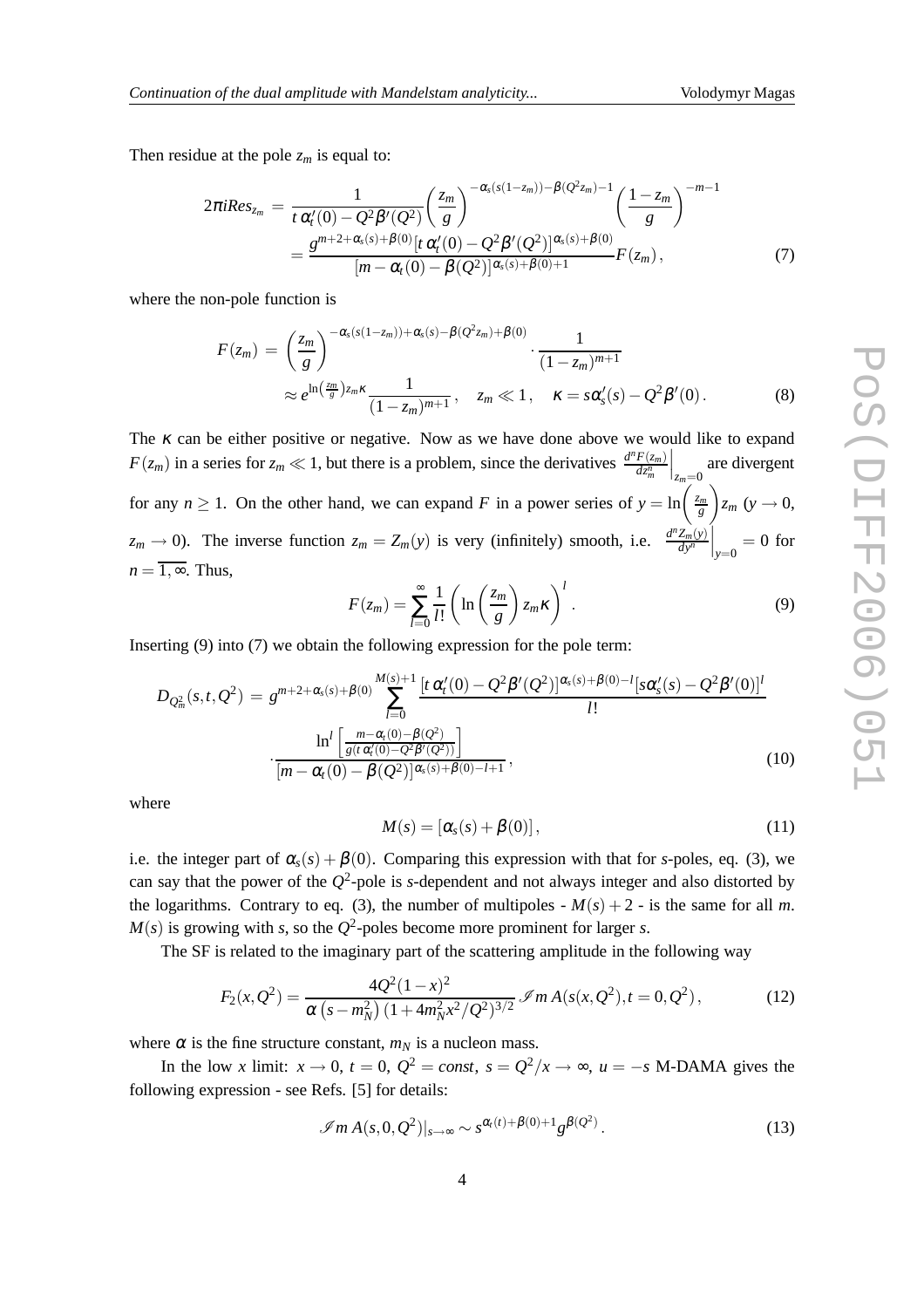According to the two-component duality picture [19], both the scattering amplitude *A* and the structure function  $F_2$  are the sums of the diffractive and non-diffractive terms. At high energies both terms are of the Regge type. For  $\gamma^* p$  scattering only the positive-signature exchanges are allowed. The dominant ones are the Pomeron and *f* Reggeon, respectively. The relevant scattering amplitude is as follows:

$$
B(s, Q^2) = i \sum_{k} R_k(Q^2) \left(\frac{s}{m_N^2}\right)^{\alpha_k(0)},
$$
\n(14)

where  $\alpha_k$  and  $R_k$  are Regge trajectories and residues and *k* stands either for the Pomeron or for the Reggeon. In the phenomenological models which are used nowadays to fit  $F_2$  data [15, 16, 9, 10, 20, 3, 4] the  $Q^2$ -dependence is introduced "by hands", via residues, which are fitted to the data. Now we have a model which contains  $Q^2$ -dependence from the very beginning and automatically gives a correct behaviour of the residues.

Let us now come back to M-DAMA results. Using eqs. (12,13) we get:

$$
F_2 \sim s^{\alpha/(0) + \beta(0)} Q^2 g^{\beta(Q^2)}.
$$
\n(15)

We propose  $\beta(Q^2)$  in the following form [5]

$$
\beta(Q^2) = -1 - \frac{\alpha_t(0)}{\ln g} \ln \left( \frac{Q^2 + Q_0^2}{Q_0^2} \right).
$$
 (16)

where  $Q_0^2$  is some characteristic  $Q^2$  scale. So finally we obtain

$$
F_2(x, Q^2) \sim x^{1-\alpha_t(0)} \left(\frac{Q^2}{Q^2 + Q_0^2}\right)^{\alpha_t(0)},\tag{17}
$$

where slowly varying factor  $\left(\frac{Q^2}{Q_{\perp}^2}\right)$  $Q^2 + Q_0^2$  $a_{t}(0)$  is typical for the Bjorken scaling violation (for example  $[16]$ ).

Now let us turn to the large *x* limit. In this regime  $x \to 1$ , *s* is fixed,  $Q^2 = \frac{s - m^2}{1 - x} \to \infty$  and correspondingly  $u = -2Q^2$ . Following [5] we obtain qualitatively correct behaviour

$$
F_2 \sim (1-x)^2 Q^4 g^{2\beta(Q^2/2)} \sim (1-x)^{2\alpha_t(0)\ln 2g/\ln g}.
$$
 (18)

Let us now study  $F_2$  given by M-DAMA in the resonance region. In the vicinity of the resonance  $s = s_{Res}$  only the resonance term  $D_{Res}(s, 0, Q^2)$  is important in the scattering amplitude and correspondingly in the SF. Using  $\beta(Q^2)$  in the form (16) we obtain [5]:

$$
C_1(Q^2) = \left(\frac{gQ_0^2}{Q^2 + Q_0^2}\right)^{\alpha_t(0)} \left[\alpha_t(0) + \ln g \frac{Q^2}{Q^2 + Q_0^2} - \frac{\alpha_t(0)}{\ln g} \ln \left(\frac{Q^2 + Q_0^2}{Q_0^2}\right)\right].
$$
 (19)

The term  $\left(\frac{Q_0^2}{Q^2+Q_0^2}\right)$  $\int_{0}^{\alpha_{t}(0)}$  gives the typical  $Q^2$ -dependence for the form factor (the rest is a slowly varying function of  $Q^2$ ). If we calculate higher orders of  $C_n$  for subleading resonances, we will see that the  $Q^2$ -dependence is still defined by the same factor  $\left(\frac{Q_0^2}{Q^2+Q_0^2}\right)$  $a_t(0)$ .

As we saw above the appearance and properties of  $Q^2$  poles depend on the particular choice of the function  $\beta(Q^2)$ , and for our choice, given by eq. (16), the unphysical  $Q^2$  poles can be avoided.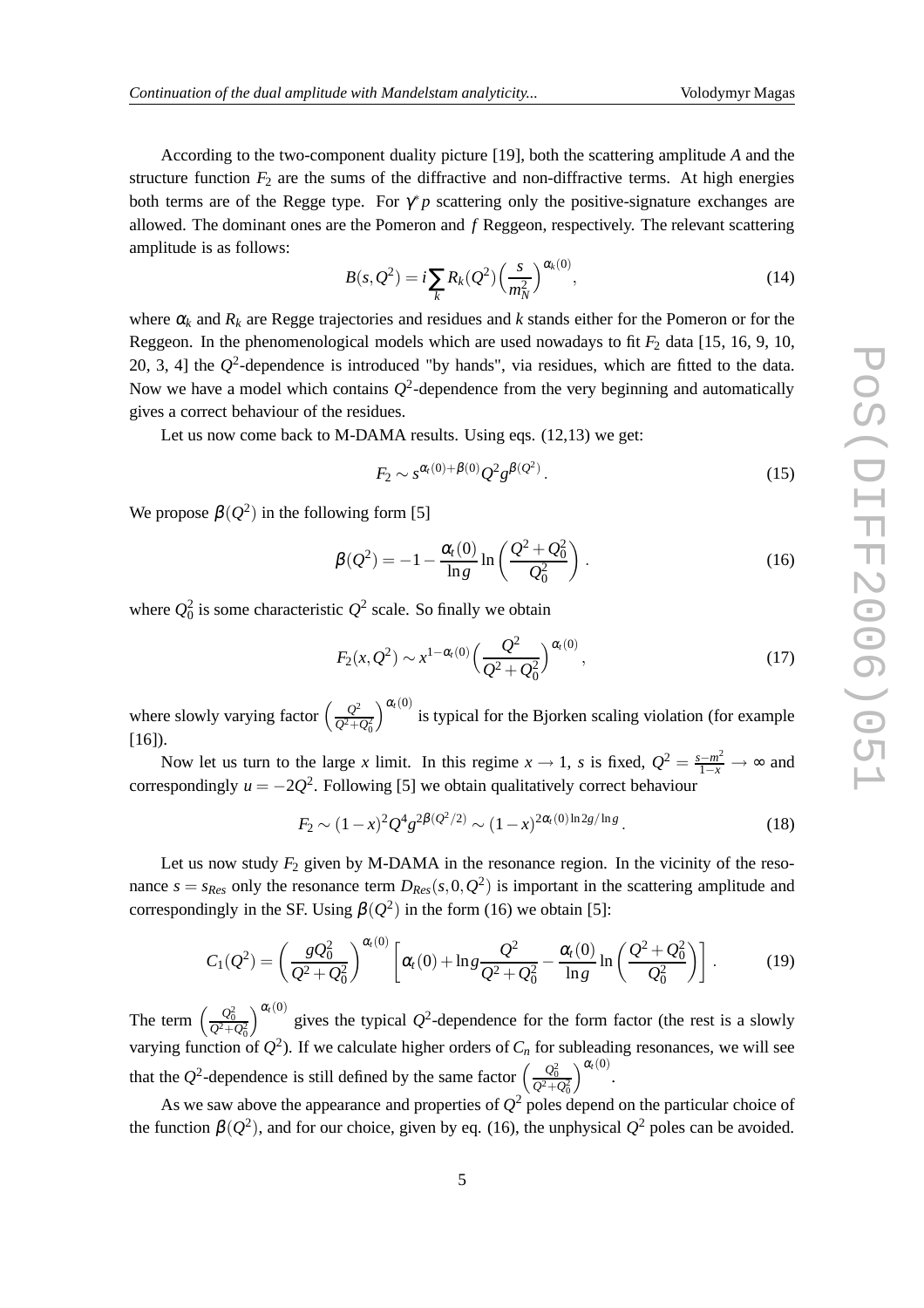We have chosen  $\beta(Q^2)$  to be a decreasing function, then, according to conditions (5), there are no  $Q^2$  poles in M-DAMA in the domain  $Q^2 \geq 0$ , if

$$
\Re e \beta(0) < -\alpha_s(0), \quad \Re e \beta(0) < -\alpha_t(0).
$$
 (20)

We have already fixed  $\beta(0) = -1$  and, thus, we see that indeed we do not have  $Q^2$  poles, except for the case of supercritical Pomeron with the intercept  $\alpha_P(0) > 1$ . Such a supercritical Pomeron would generate one unphysical pole at  $Q^2 = Q_{pole}^2$  defined by equation

$$
-1 - \frac{\alpha_P(0)}{\ln g} \ln \left( \frac{Q^2 + Q_0^2}{Q_0^2} \right) + \alpha_P(0) = 0 \quad \Rightarrow \quad Q_{pole}^2 = Q_0^2 (g^{\frac{\alpha_P(0)-1}{\alpha_P(0)}} - 1). \tag{21}
$$

Therefore we can conclude that M-DAMA does not allow a supercritical trajectory - what is good property from the theoretical point of view, since such a trajectory violates the Froissart-Martin limit [21].

There are other phenomenological models which use dipole Pomeron with the intercept  $\alpha_P(0)$ 1 and also fit the data [14, 22, 23]. This is a very interesting case  $-(\alpha_t(0) = 1)$  - for the proposed model. At the first glance it seems that we should anyway have a pole at  $Q^2 = 0$ . It should result from the collision of the moving pole  $z = z_0$  with the branch point  $z = 0$ , where  $\alpha_t(0) + \beta(Q^2(1-z_0)) = 0$  in our case. Then, checking the conditions for such a collision:

$$
\alpha_t(0) - t \alpha'_t(0) z_0 + \beta(Q^2) - \beta'(Q^2) Q^2 z_0 = 0 \ \Rightarrow \ z_0 = \frac{-\alpha_t(0) - \beta(Q^2)}{t \alpha'_t(0) - Q^2 \beta'(Q^2)},
$$

we see that for  $t = 0$  and for  $\beta(Q^2)$  given by eq. (16) the collision is simply impossible, because *z*<sub>0</sub>( $Q^2$ ) does not tend to 0 for  $Q^2 \rightarrow$  0. Thus, for the Pomeron with  $\alpha_P(0) = 1$  M-DAMA does not contain any unphysical singularity.

On the other hand, a Pomeron trajectory with  $\alpha_P(0) = 1$  does not produce rising SF, as required by the experiment. So, we need a harder singularity and the simplest one is a dipole Pomeron. A dipole Pomeron produces poles of the second power -  $D_{dipole}(s, t_m) \propto \frac{C(s)}{(m - \alpha_0 t)}$  $\frac{C(s)}{(m-\alpha_P(t)+1)^2}$ , see for example Ref. [22] and references therein.

So far we have discussed DIS, where  $Q^2$  is positive. However, in  $e^+e^-$  annihilation we can access the negative  $Q^2$  region, and according to vector meson dominance here we should have  $Q^2$ poles corresponding to vector mesons. The behaviour of  $\beta(Q^2)$  in this region is under investigation now.

**Conclusions:** A new model for the  $Q^2$ -dependent dual amplitude with Mandelstam analyticity is proposed. The M-DAMA preserves all the attractive properties of DAMA, such as its pole structure and Regge asymptotics, but it also leads to generalized dual amplitude  $A(s,t,Q^2)$  and in this way realizes a unified "two-dimensionally dual" picture of strong interaction [1, 2, 3, 4]. This amplitude, when  $t = 0$ , can be related to the nuclear SF, and in this way we fix the function  $\beta(Q^2)$ , which introduces the  $Q^2$ -dependence in M-DAMA, eq. (1). Our analysis shows that for both large and low *x* limits as well as for the resonance region the results of M-DAMA are in qualitative agreement with the experiment. In this work as well as in [5] only the positive  $Q^2$  region was studied. The vector meson dominance suggests the possibility of having new features in the model -  $Q^2$ poles in the negative  $Q^2$  region, which is accessible in  $e^+e^-$  annihilation. This study is in progress now.